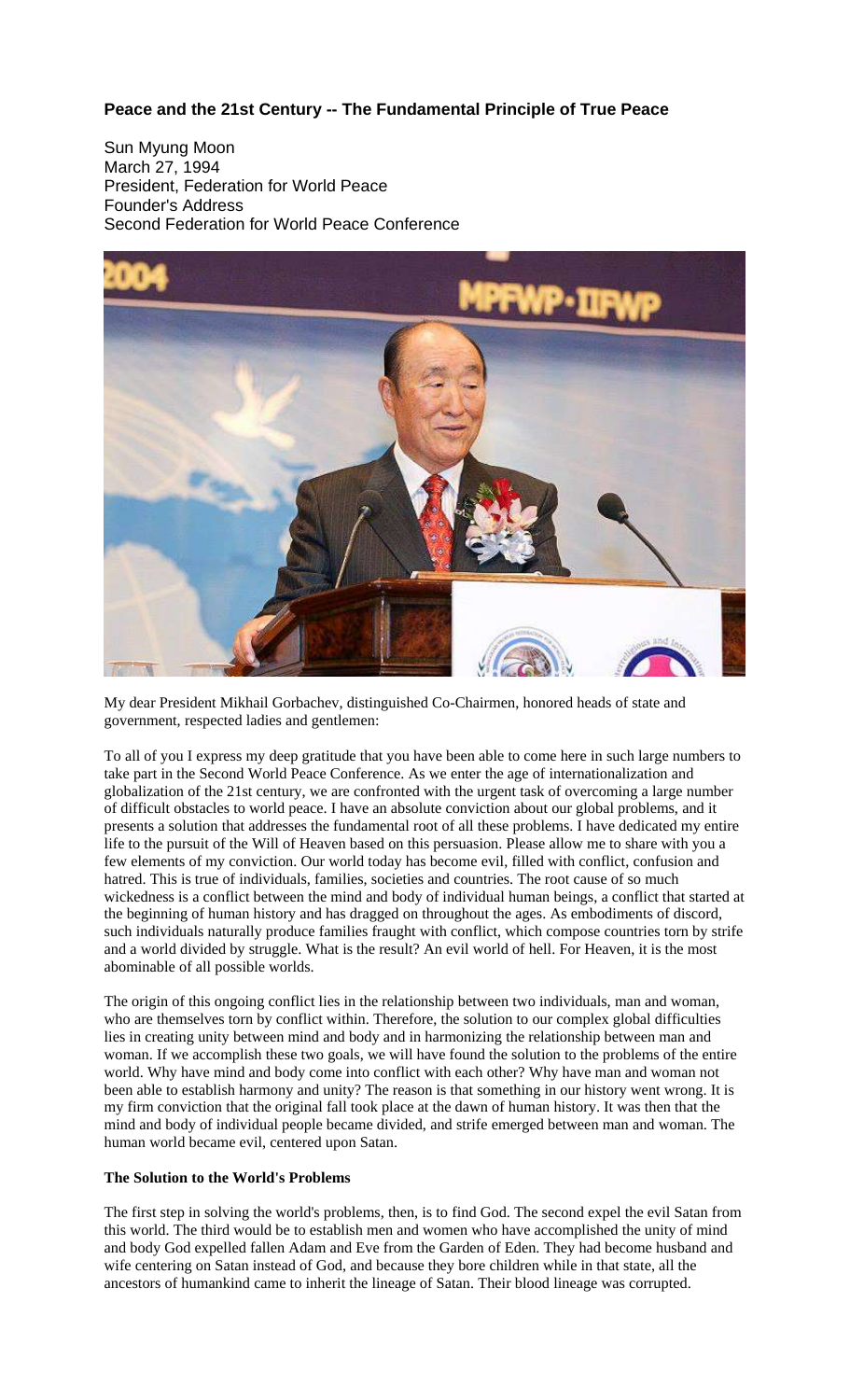Through adultery, the archangel who became Satan stole the intended bride of Heaven. It is a principle of Heaven that whenever a relationship of love is established (whether false love or true love), ownership becomes established from that point. According to this principle, the human ancestors came under the ownership of Satan. Originally, the mind and body were to become one, centering on God's true love. As it turned out, however, before God's true love had a chance to be perfected within the human mind, the mind became bound by false love from Satan. That enabled Satan to take root in the body. Originally the mind was to exert a positive polarity over the body, but due to the Fall the body formed another positive pole, repelling the original mind and finally coming to dominate it. For that reason, God has been working to project the power of true love into the human mind in order to bring about the absolute subjugation of the body now engulfed in false love. Only when unified through true love can mind and body return to the state where God dwells within them.

The fallen ancestors became false ancestors. This is what created the need for religion and for a Messiah. The tasks of religion and the purpose of the coming of the Messiah are to break down the hell of false love, false life and false lineage, which have given rise to false individuals, false families, false societies, false states and a false world. Religion and the Messiah must guide us back to the original world of true love, true life and true lineage. It is the world of the true parents centering on God. God, too, feels loneliness when He is alone. He created the heavens and the earth centering on a relational ideal, and his reason was to find true love. Look at the created world. You will see that it is structured in pairs: The mineral world, the plant world and the animal world are all arranged in subject-object relationships as a way of providing ideal models for true love between human beings. True love is the reason why women are born for the sake of men, and men for the sake of women. Solutions to global problems become possible only when our minds and bodies-and when men and women-come to live for the very purpose of becoming one centering upon true love. True love can be found only in a situation where a person exists for the sake of his or her relational complement. Satan's love is centered on the self, whereas God's love is centered on others. These two kinds of love are diametrically opposite. For our fallen bodies to be free from the world of Satan, we need to know absolutely that we have achieved the position of a second, visible God, that the invisible God is our ideal subject of true love and we are in the position of His absolute objects. Our minds and bodies must be united by means of the invisible God and by means of true love, and we must honor and respect our heart and conscience just as we honor and respect God Himself.

## **Three-Subject Thought**

We can recover our "original selves" only when we submit absolutely to the commands of our conscience. God is the Parent of parents, the Teacher of teachers, and the Master of masters. This forms the basis for the "Three-Subject Thought" encompassing heaven and earth. It is only through the conscience that these three can form an absolute unity and to fulfill the Three-Subject Thought. Thus, the conscience is more important to us than our parents who gave us birth, more important than any teacher, and more important than the king of any country. Only when elevated to such a position can the conscience become an object of God's love. The conscience needs no education about right and wrong. We must give it absolute honor and obedience, just as we would honor and obey God.

There is nothing I do that my conscience does not know about; it sees everything. The conscience objects whenever the body schemes to do something wrong. Yet, because the power of fallen love was stronger than the power of the conscience at the time of the fall, the body is able to drag the mind around wherever it chooses. This kind of problem would not exist if the human conscience had achieved perfection and had formed a relationship of true love with God in the Garden of Eden.

Adam's family in the Garden of Eden was to be a family of true love, in accordance with God's ideal. God created them so they would give visible expression to every kind of invisible existence. God and man were in a subject-object relationship centering on true love. He created the two ancestral human beings, Adam and Eve, with the expectation that they would become the substantial perfection of the invisible children, invisible brother and sister, invisible husband and wife, and invisible parents that exists within God's heart. God wanted the true love of children to be perfected in substantial form; he wanted to see His objects of true love perfected as actual brothers and sisters in a family, as actual husband and wife, and then as actual parents.

True love in a father-son relationship is vertical; in a husband-wife relationship it is horizontal; in a brother-sister relationship it is on the front-and-back axis. God wanted such a spherical ideal of true love.

Unification, then, is accomplished at one central point, where there is a convergence of the upper and lower hemispheres on the vertical axis, the right and left hemispheres on the horizontal axis, and the front and back hemispheres on the third axis. This point becomes the focus of centripetal force. The Four Great Realms of the Heart--that is, the realms of love of the child, brother-sister, husband-andwife, and parents--reach their perfection when human beings who are centered on God are married and enter their first relationships of love. This is the central place where all perfection bears fruit.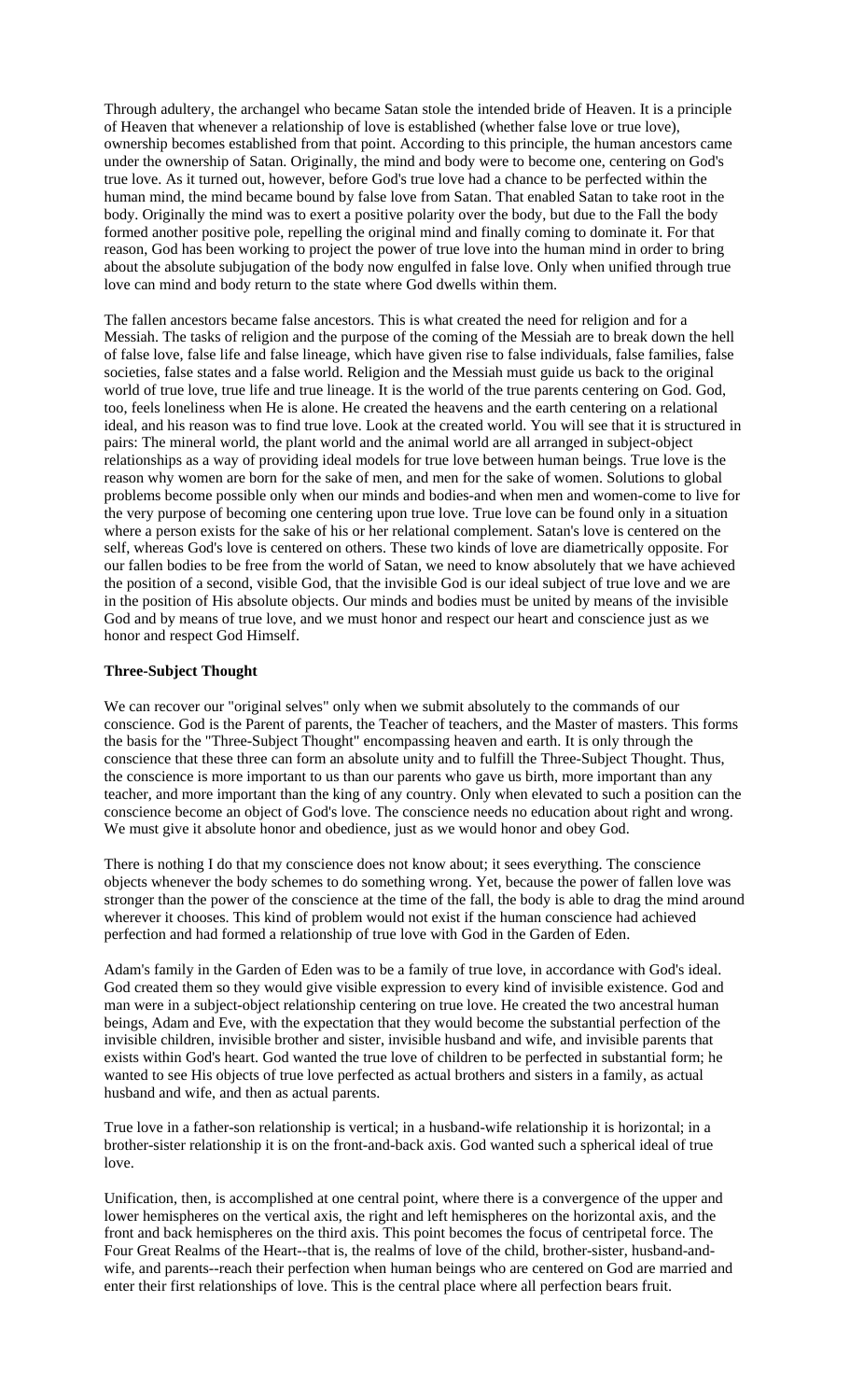Marriage thus represents the synthesis of the virtues of heaven, earth, and humankind and the perfection of all things vertical and horizontal, left and right, and front and back. Accordingly, Adam and Eve as husband and wife, as God's most beloved substantial objects, were meant to be the second ancestors. From that position they would stand as the second creators and would inherit all of God's feelings. They would feel the joy of God in the positions of children, brother and sister, husband and wife, and parents. Their joy as the second creators would be in the experience of bearing children, by which they could experience the position of the First Creator.

From this perspective, God was the first Creator; Adam and Eve were to be the second creators; and the children of Adam and Eve were to be the third creators. The first, second, and third creators-that is, God, Adam and Eve, and the children of Adam and Eve would have established a formal pattern, a pattern that would have been the fundamental principle that all humanity would have to follow.

From the perspective of Adam and Eve, there would be connection between upper and lower (the parent- child relationship), left and right (the husband-wife relationship), and front and back (the brother-sister relationship). It would have led them to the perfection of their family. It would have been the unified foundation of God, Adam and Eve, and their children. As people approached God, they would accomplish the unification of mind and body and the unification of man and woman, and they would form a stable foundation where peace, freedom, happiness, and hope would converge to form the basis of fundamental peace.

### **The Family is the Base of True Love**

Through Adam and Eve's having children, God would have enabled Adam and Eve, who were the second creators and who were visible and substantial, to take part in the creation of the third creators.

Through this process, the family becomes the foundation on which the Four Great Realms of Heart can be experienced generation after generation. The family is the base where each form of true love can be brought to perfection. In this way, the family achieves the unity of God and man through love, and it serves as the starting point toward the perfection that enables us to establish true ownership in heaven and earth. This is another way of saying that the family is the origin from which we come to have children, brothers and sisters, husband or wife, and parents.

Only in such families can we find men and women who have accomplished mind-body unity. Only in such families can we find husbands and wives who have achieved the ideal unity between man and woman. Such families are the starting point for ideal parents. Here, too, we can see the creation of a model, centering upon true love, for the perfection of children, brothers and sisters, husband and wife, and parents.

It was God's ideal of creation that this model be expanded not just to the level of country and world but to the entire cosmos. Thus, it is possible for a country to become a family-patterned unit that is larger than the family; the world can become a family-patterned unit that is larger than a country; and the cosmos can become a family-patterned unit larger than the world.

Accordingly; the models for children, brothers and sisters, husbands and wives, and parents-which represent the Four Great Realms of Heart-can be found in the family, in the nation, in the world and in the cosmos. Since a country contains many families and is larger than a family, families should exist for the sake of the country. Since the world contains many countries, countries should exist for the sake of other countries in the world. In similar fashion, the world must exist for the sake of the larger cosmos. Finally, the cosmos must exist for the sake of God, who is the greatest and most central existence.

Thus, when the standard of the perfected Four Great Realms of Heart within the family is projected onto higher and higher levels, the ideal of unity becomes a reality. On that basis, we can enter a cosmos of peace, happiness, and freedom. This is why we need, and need vitally, the unity of mind and body and family harmony centering on man and woman.

## **God Is Also Growing**

God, too, you see, has been growing. He created Adam and Eve as the substantiation of the inner son and daughter, brother and sister, husband and wife, and father and mother, who are all within His invisible heart. With Adam and Eve, God becomes a growing child, a brother and a sister, a husband and a wife, and finally a parent. By experiencing His second self, God establishes children, brothers and sisters, husbands and wives, and parents. He unites them in true love, and that brings to Him boundless joy

As well as to God, humans are designed to give joy to other humans. We are all in the position of someone else's child, sibling, spouse, or parent. All human beings are members of families centering on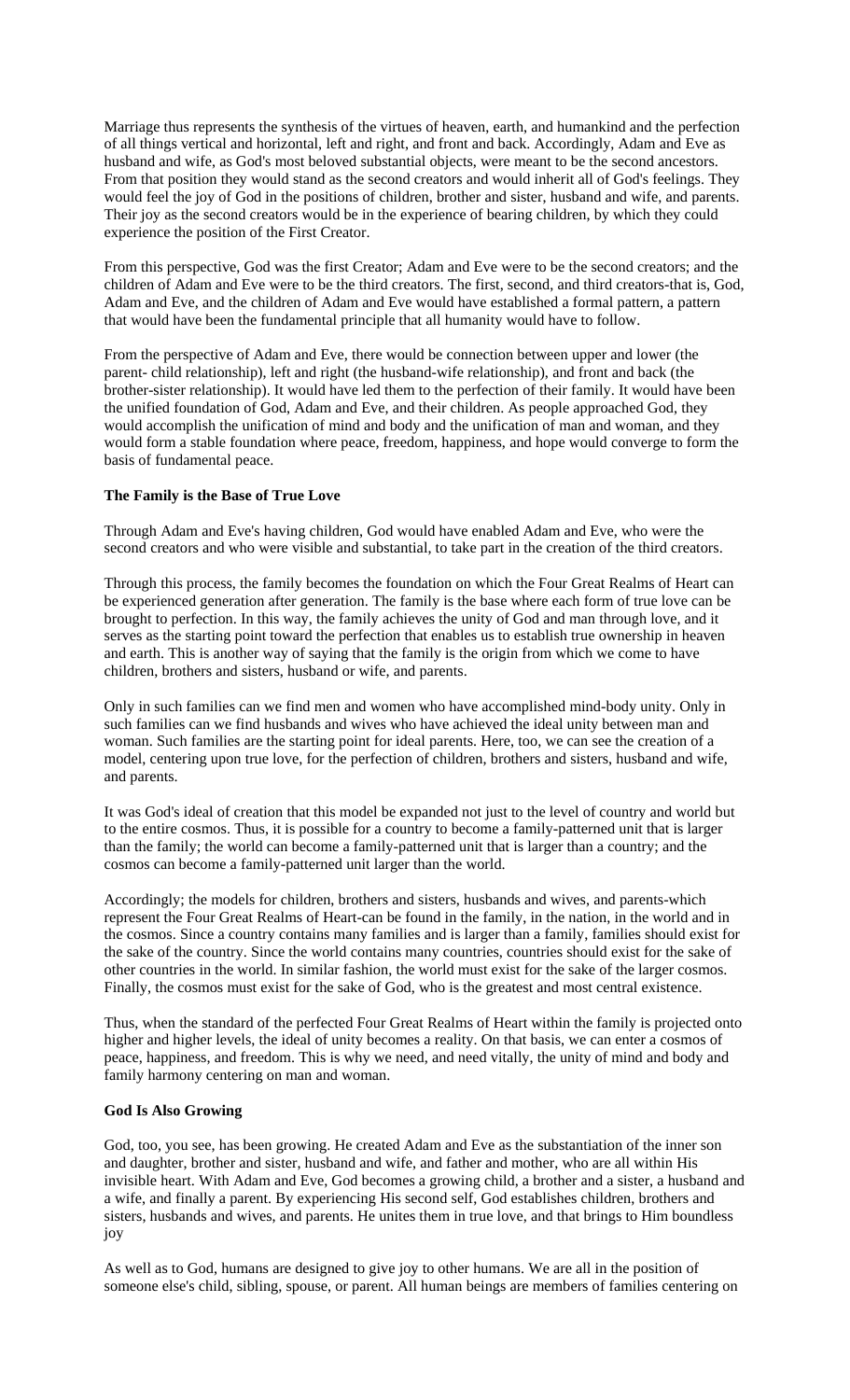the Four Great Realms of Heart, which make the family an underpinning to experience the ideal realm of heart. We all have a longing to form families, and the reason is that only those persons embodying the Four Great Realms of Heart can become ideal human beings, capable of making heartistic oneness with anyone in the Kingdom of Heaven, on earth or in the spiritual realm.

This explains the consummate human desire to achieve mind-body unity and husband-wife unity. Unless we achieve this all-important mind-body unity, we are unqualified in all other aspects and can develop no unity in the family either. We will fall away from our families, from our nation, from the world, from the universe, and from God Himself. Only through an utmost effort to accomplish mind-body unity and family unity can we achieve perfection.

We need to know that we ourselves are God's representatives. We are in the position of a second God. All people, need to be working together to restore the family to a position of goodness and happiness.

We must become aware that the position of husband and wife is the union between a son of God and a daughter of God, the union of a brother and a sister within God's family, and the union of a father and a mother. From the perspective of the Four Great Realms of Heart, the position of husband and wife is the absolute goal of human life, through which we can actually achieve the perfection of our individual selves.

The husband, therefore, stands in the position that enables the wife to receive an ideal son of God, to receive an older brother of heaven, to receive a husband of heaven, and to receive a father of heaven. The corresponding case is true of the wife in relation to her husband. Such husbands and wives bear children in a manner analogous to God's creative act. They feel joy through experiencing their own growth in a substantial manner, through their children.

## **Achieving a World of Peace**

God's love is absolute. Accordingly, it is a principle of heaven that the relationship of husband and wife cannot be broken. Fallen human society has lost sight of this principle and must be restored so that we may return to the original homeland. When such a restoration is accomplished, the Federation for World Peace will have fulfilled its purpose. At that point, the family-level heaven will become a country-level heaven; the country-level heaven will become a world-level heaven; and the world-level heaven will become the Kingdom of Heaven in the spirit world. This will be the point at which, at last, we will have achieved a world of peace.

The position at which a husband and wife marry and love each other with true love is the heavenly palace, which is the origin of the love, life, and lineage of God and humankind. It is the starting point for the ideal of the Kingdom of Heaven on earth and in the spirit world. When children who are the fruit of such true love achieve perfect unity as husbands and wives, they form families living in attendance to God. They constitute the base upon which peace and all ideals can be established. Then men and women, each representing one side, will perfect

Centering on true love, God perfects humankind as an existence of unlimited value. When that is done, God, too, will see the perfection of true love, the fulfillment of the family ideal, the fulfillment of His own ideal for the creation, and the cradle of eternal, ideal love. From the perspective of Adam and Eve's family God is the first ancestor; Adam and Eve, the second ancestors; and their children, the third ancestors. A royalty centering on God. Adam and Eve's family forms a royalty centering on God. God is in the position of grandparents; Adam and Eve, in the position of parents; and Adam and Eve's offspring, in the position of children. In this manner, the original pattern of three generations within the family comes to be established. According to this original pattern, the grandparents are in the position of king and queen of the spirit world, representing God and the Kingdom of Heaven in the spirit world. They should be honored and respected just as we would respect God.

The parents are in the central position of king and queen of the family, representing the Kingdom of Heaven in the present world. They should be honored and respected just as we would the king and queen of the present world. The children are in the position of princes and princesses within the family. They should be loved as the ones standing to inherit the future Kingdom of Heaven on earth and in the spirit world. In this way, the members of Adam and Eve's family were to form a royalty centering on God and were to live peacefully on earth until they moved into the heavenly, eternal world. Only in that heavenly world can human desire, freedom, aspiration, peace, and happiness attain complete fulfillment. This is the purpose which humankind must fulfill.

#### **A Philosophy and Conviction of Peace**

As respected representatives from countries around the world, each of you has devoted an important period in your life to tireless efforts for the sake of your individual country and the world as a whole. As a result of your sacrificial efforts, humankind today enjoys conditions much improved over what existed